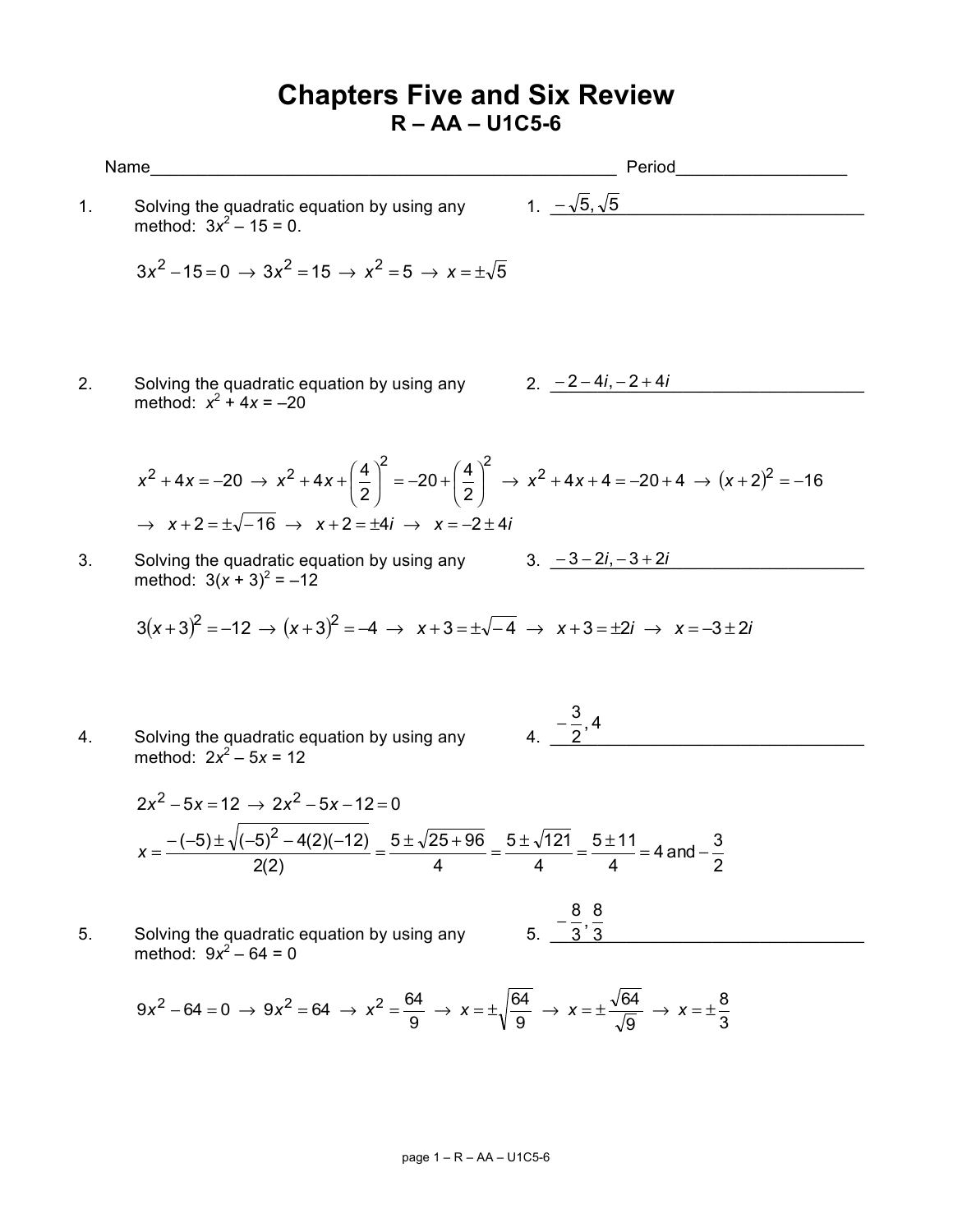6. Write the following expression as a complex number in standard form:  $(7 – 2*i*) – (3 – 3*i*)$ 

 $7 - 2i - (3 - 3i) = 7 - 2i - 3 + 3i = 4 + i$ 

7. Write the following expression as a complex  $7. \quad 16 + 11i$ number in standard form:  $(3 – 2*i*)(2 + 5*i*)$ 

 $(3 – 2i)(2 + 5i) = 6 + 15i – 4i – 10i^2 = 6 + 11i – 10i^2 = 6 + 11i – 10(-1) = 6 + 11i + 10 = 16 + 11i$ 

8. Factor the following expression completely:  $8. \quad \frac{2(5x+1)(2x-1)}{2}$  $20x^2 - 6x - 2$ 

$$
20x^2 - 6x - 2 \rightarrow 2(10x^2 - 3x - 1) \rightarrow 2(5x + 1)(2x - 1)
$$

- 9. Factor the following expression completely:  $9. \frac{(4x+9)(4x-9)}{2}$  $16x^2 - 81$
- 10. Factor the following expression completely:  $10. (7u+3)(u-1)$  $7u^2 - 4u - 3$

revenue is  $R = -15p^2 + 300p + 12000$ , where  $p$  is the price in dollars of the company's product. What price will maximize the revenue? What will be the maximum revenue?

*b*

$$
p = \frac{-b}{2a} = \frac{-(300)}{2(-15)} = \frac{-300}{-30} = $10
$$
  
R = -15(10)<sup>2</sup> + 300(10) + 12000 = -15(100) + 300(10) + 12000 = -1500 + 3000 + 12000  
= \$13,500

11. A model for Kloefkorn Construction's 11. Price: \$10

Maximum revenue: \$13,500

6.  $-4 + i$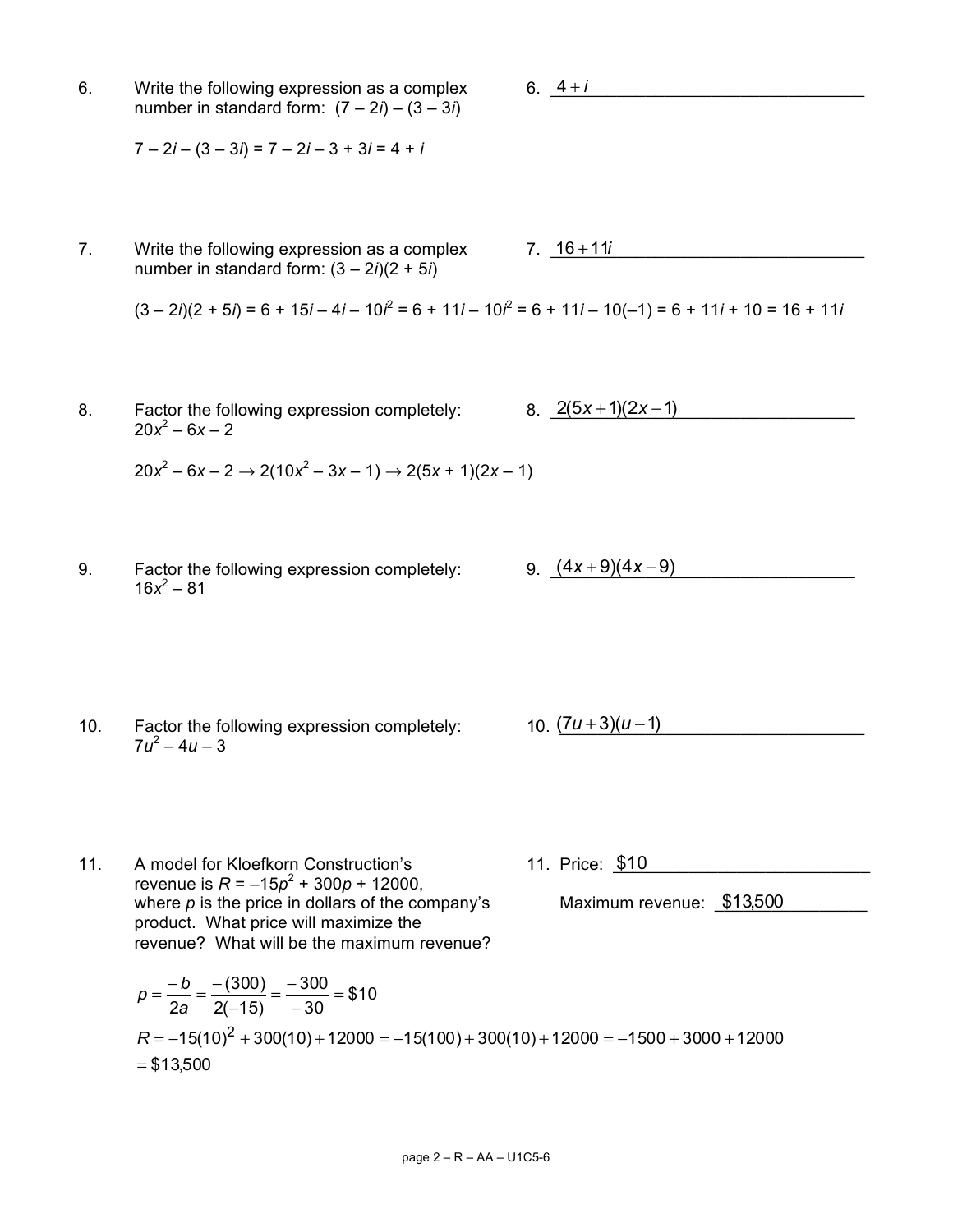12. Time: 2 seconds

12. The equation for the motion of a projectile fired straight up at an initial velocity of 64 ft/sec is  $h = -16t^2 + 64t$ , where *h* is the height in feet Height:  $\underline{64}$  feet and *t* is the time in seconds. Find the time the projectile needs to reach its highest point. How high will it go?

$$
t = \frac{-b}{2a} = \frac{-(64)}{2(-16)} = \frac{64}{32} = 2
$$
 seconds  

$$
h = -16(2)^{2} + 64(2) = -16(4) + 64(2) = -64 + 128 = 64
$$
 feet

Height: 64 feet

13. From 1990 to 1996, the consumption of  
poultry per capita is modeled by  

$$
y = -0.2125t^2 + 2.615t + 56.33
$$
, where  $t = 0$   
corresponds to 1990. During what year  
was the consumption of poultry per capita at  
about 61 per capita?

$$
61 = -0.2125t^2 + 2.615t + 56.33 \rightarrow -0.2125t^2 + 2.615t - 4.67 = 0
$$
\n
$$
x = \frac{-b \pm \sqrt{b^2 - 4ac}}{2a} = \frac{-2.615 \pm \sqrt{(2.615)^2 - 4(-0.2125)(-4.67)}}{2(-0.2125)} = \frac{-2.615 \pm \sqrt{2.868725}}{-0.425}
$$
\n
$$
= \frac{-2.615 \pm 1.694}{-0.425} = 10.1 \text{ or } 2.2 \text{ Since } 10.1 \text{ is out of the time range, } 2.2 \text{ years since } 1990, \text{ or } 1992,
$$
\nis the only solution that works.

is the only solution that works.

Find the vertex of the quadratic function and explain how you found it. Identify the axis of symmetry. Identify the *y*-intercept. Then graph the quadratic function.

14. 
$$
y = 4x^2 + 8x - 45
$$
 Graph:

Vertex: <u>(−1, −49)</u>

How did you figure out the vertex?

$$
x = \frac{-b}{2a} = \frac{-(8)}{2(4)} = \frac{-8}{8} = -1
$$
  

$$
y = 4(-1)^2 + 8(-1) - 45 = -49
$$

\_\_\_\_\_\_\_\_\_\_\_\_\_\_\_\_\_\_\_\_\_\_\_\_\_\_\_\_\_\_\_\_\_

Axis of symmetry:  $x = -1$ 

*y*-intercept: <u>(</u>0,−45)



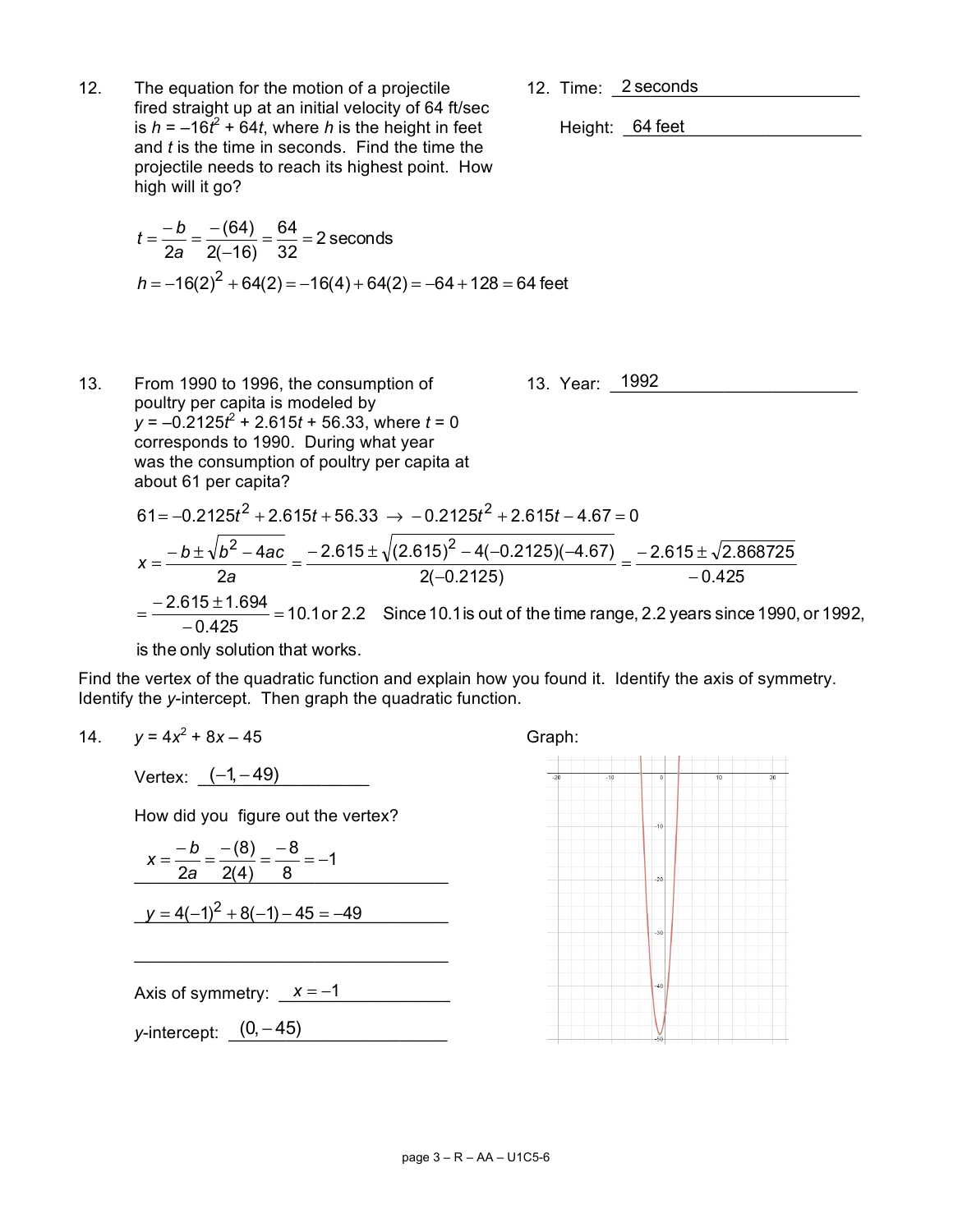15. List all possible rational zeros of the function  $f(x) = 5x^3 + 2x^2 + 16x + 9$ . Do not find the zeros.

15. 
$$
\pm 1, \pm 3, \pm 9, \pm \frac{1}{5}, \pm \frac{3}{5}, \pm \frac{9}{5}
$$

2, – √10, √10

*− i* √5, *i* √5, − √2, √2

$$
\frac{p}{q} = \frac{\pm 1, \pm 3, \pm 9}{\pm 1, \pm 5} = \pm 1, \pm 3, \pm 9, \pm \frac{1}{5}, \pm \frac{3}{5}, \pm \frac{9}{5}
$$

16. Solve the following equation, giving exact  $16. \quad 2, -\sqrt{10}, \sqrt{10}$ answers:  $x^3 - 2x^2 - 10x + 20 = 0$ .

- $x^3 2x^2 10x + 20 = 0 \rightarrow x^2(x-2) 10(x-2) = 0 \rightarrow (x-2)(x^2 10) = 0$  $x = \pm \sqrt{10}$  $x = 2$   $x^2 = 10$  $x - 2 = 0$   $x^2 - 10 = 0$
- 17. Solve the following equation, giving exact  $17. -i\sqrt{5}, i\sqrt{5}, -\sqrt{2}, \sqrt{2}$ answers:  $x^4 + 3x^2 = 10$ .

$$
x4 + 3x2 = 10 \rightarrow x4 + 3x2 - 10 = 0 \rightarrow (x2 + 5)(x2 - 2) = 0
$$
  
\n
$$
x2 + 5 = 0 \qquad x2 - 2 = 0
$$
  
\n
$$
x2 = -5 \qquad x2 = 2
$$
  
\n
$$
x = \pm i\sqrt{5} \qquad x = \pm \sqrt{2}
$$

18. Write a polynomial function in standard form 18. Standard<br>that has zeros of 4, -2, and 0. Classify the form: that has zeros of 4, –2, and 0. Classify the form:  $f(x) = x^3 - 2x^2 - 8x$ polynomial by number of terms and degree.

$$
f(x) = (x - 0)(x - 4)(x + 2)
$$
  
f(x) = x(x - 4)(x + 2)  
f(x) = x(x<sup>2</sup> + 2x - 4x - 8)  
f(x) = x(x<sup>2</sup> - 2x - 8)  
f(x) = x<sup>3</sup> - 2x<sup>2</sup> - 8x

19. Use the graph below to approximate any  $19. \quad \text{Max(s):} \quad \frac{(-1, -1)}{(1, -1)}$ relative minimums and maximums. Then identify its end behavior.  $\text{Min(s):} \quad (0, -2)$ 



Name by degree: Cubic

Name by number of terms: Trinomial

As  $x \to -\infty$ ,  $f(x) \to -\infty$ 

As 
$$
x \to +\infty
$$
,  $f(x) \to -\infty$